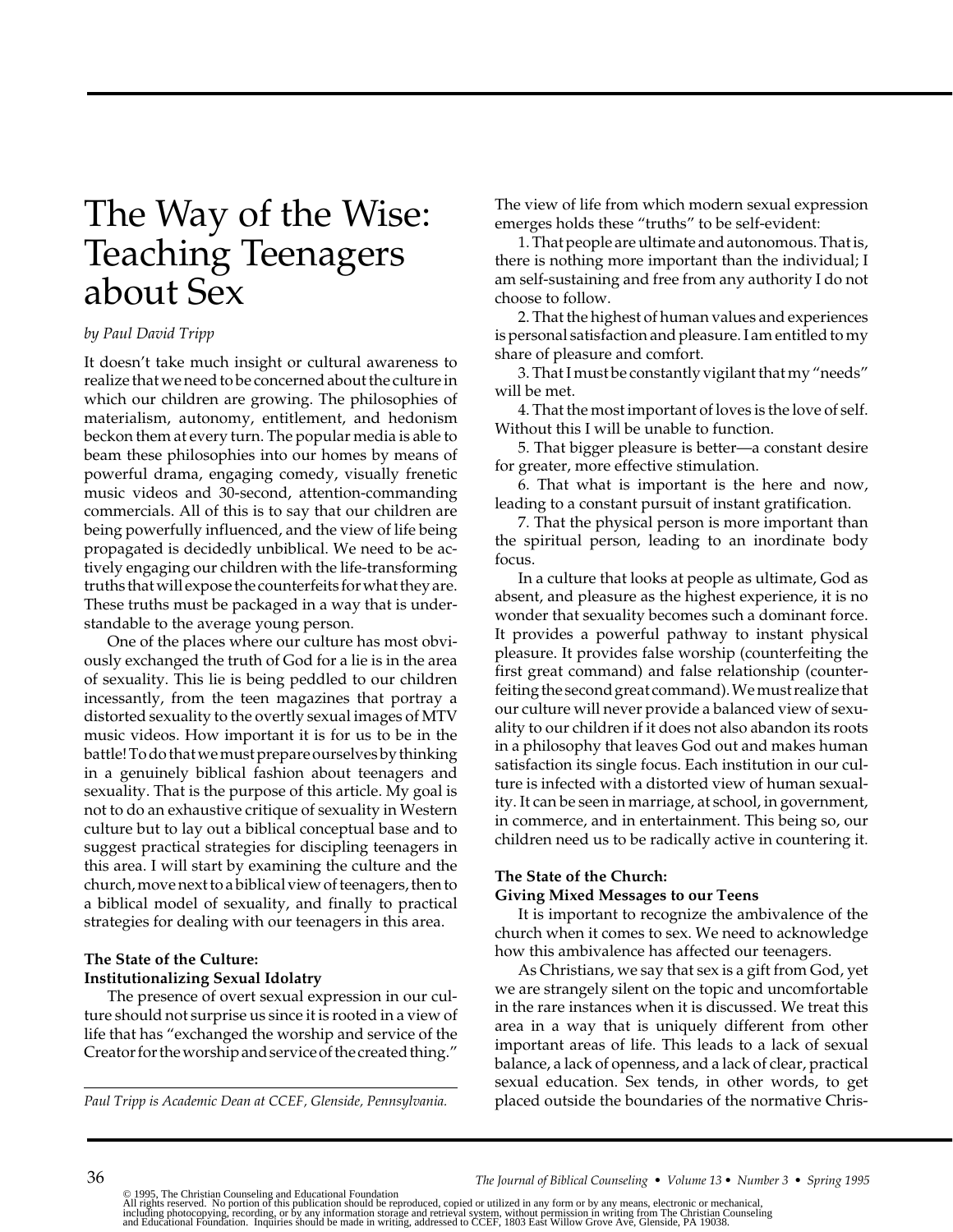tian world view.

From the vantage point of the typical teenager (who doesn't consider the underlying issues or give the benefit of the doubt), Christianity appears to be "sex-negative." The church has been perceived as viewing human sexuality as less than good for a long time, and it is surely the perception of many teens in and around the church today. I can remember taking my nine- and

*If the church unwittingly implies that it is "sex-negative," it loses its authority in the teenager's life.*

eleven-year-old sons out for pizza with the purpose of talking about sex. After we ordered I opened up the subject, took out a pen and began drawing on a napkin. At first my sons were surprised that I was willing to talk with such openness. Then they figured that if I was not reticent to talk with them about sex, they should not be either. My goal was to treat this area in the same way I had treated other areas—as an important piece of the Christian world and life view that I was seeking to instill in them. I had every reason to discuss the subject and no reason to be embarrassed or silent.

If the church unwittingly implies that it is "sexnegative," it loses its authority in the teenager's life as an available and reliable resource for understanding, guiding, or correcting his or her sexual life. Teens won't (and often don't) come to the Christian community with their sexual questions, fears, and experiences.

Why are we as Christians so ambivalent about this area? Why do we tend to give confusing signals to our teens? It seems that this ambivalence is rooted in three biblical misunderstandings. As long as these distortions are present in the evangelical church, we will fail our teens in our role as God's agents to develop sexual godliness in them. These three misunderstandings will be discussed in this article:

1. The church has tended to have an unbiblical view of sexuality as less than good and godly.

2. We have tended to have an unbiblical view of sin as behavioral and physical rather than a matter of the heart.

3. We have tended to have an unbiblical view of teenagers; seeing teen choice as biologically determined.

If our ambivalence has implied to our teens that the church is sex-negative, what options are left for them? (1) They can attempt to live with the church's embarrassed silence and cope with their questions, interests,

and experiences alone. This is not a workable option. (2) The teens are left thinking that Christians do not have sexual questions or problems and begin to question their own relationship with the Lord when they do. Do we really want our teens to think that sexual temptation and sin are not part of the Christian's normal struggle? (3) Finally, teens can go where information is readily available and open discussion the norm—that is, the world. Here they will be able to ask questions and get answers, no matter how regrettable they may be.

We cannot live with the ambivalence of the church. We cannot allow the world to be the primary source of guidance for our teens in this or any other area. The Christian community, from the home to the organized church, must be prepared to act, to educate, to guide, and to restore. This article will lay out a practical agenda for dealing with teens in the area of sex. My hope is that it will serve as a guide to all who are involved in teaching, parenting, counseling, and restoring our teenagers.

# **A Biblical View of Teenagers**

One of the major reasons the church has not been more active in dealing with our teens in this area is that we have bought into an unbiblical view of adolescence. It is not hard to figure out what most parents expect of a child this age. I heard it recently at a conference. "We just have to expect our teenagers to be rebellious; all of us were. We just need to ride it out," a father said. His wife chimed in, "You can't argue with hormones!" Those two comments give us the current view of most Christian parents as they view the teenage years. The question is, Is this a biblical view of this period of life?

Too often, when it comes to teenagers, we have bought into a biological model of behavior. We talk about our teenagers as collections of raging, rebel hormones encased in developing skin, and we see our goal as somehow chaining those hormones long enough so that we can survive until they reach age twenty. It's a survival mentality that exposes the poverty of this view. Many parents who talk to me about their teens talk without hope because they see them as victims of hormones that drive them to do crazy things. It is implied that for this age span Scripture doesn't work, the gospel doesn't work, talking doesn't work (i.e., "You can't talk to hormones!"). But we cannot be satisfied with this view of teenagers. As in all other areas of life, we need a view that is distinctly biblical.

In 2 Timothy 2:22, Paul exhorts Timothy to "flee the evil desires [lusts] of youth." This interesting phrase speaks to the way we view teenagers and the way we define the teen years. First, notice that the Bible is not naive about this time of life. There are lusts that uniquely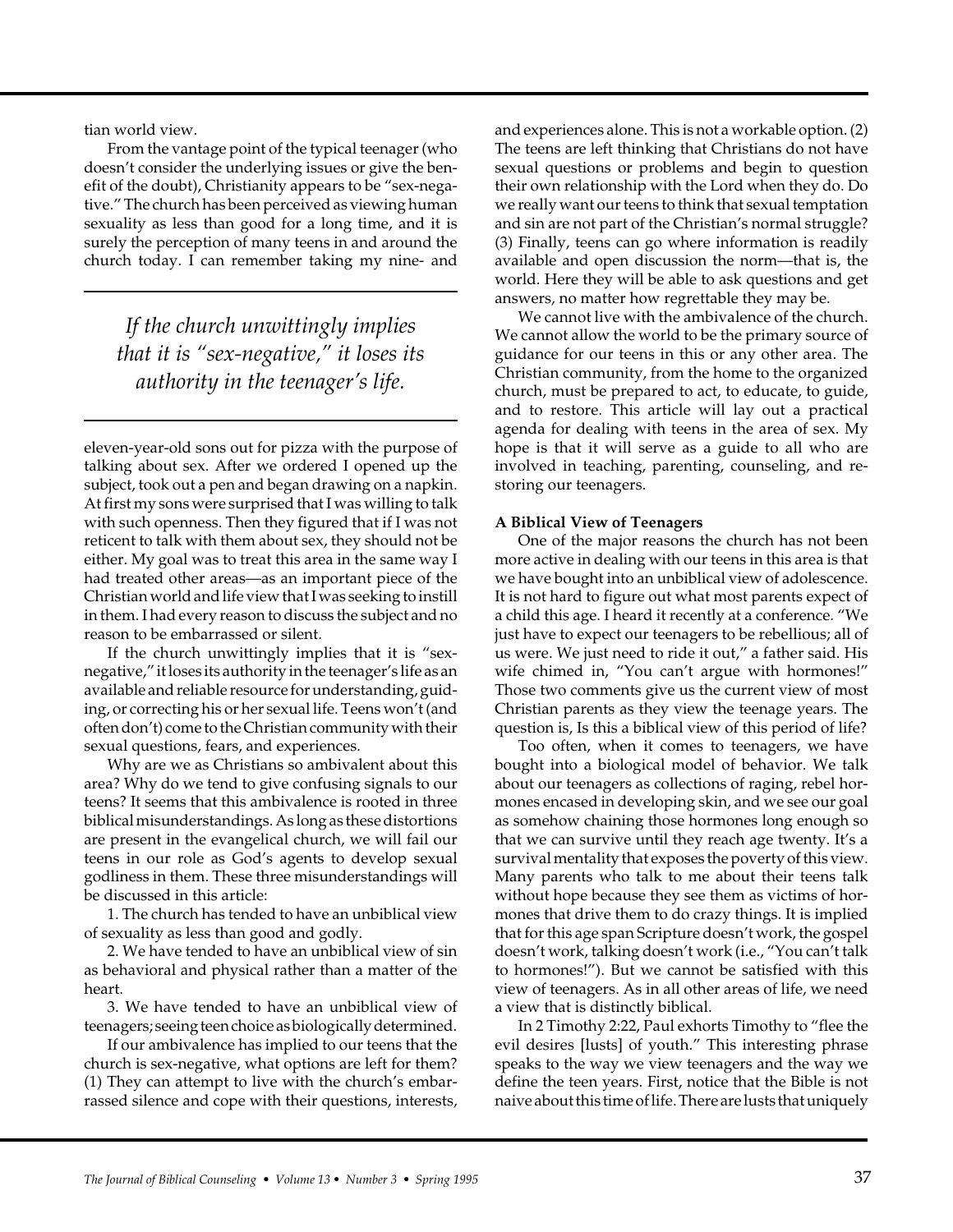plague youth, temptations that are particularly powerful. These need to be faced. Scripture is enjoining us to be strategic, to ask the question, "What are the evil desires that grip a person during this phase of life?

Another thing to be drawn from Paul's qualifier, "youthful," is that each phase of life has its own set of temptations. The temptations of the young man and the old man are not identical. Paul is reminding Timothy to be aware of who he is and where the pockets of temptation exist around him.

Another thing that can be drawn from this phrase is that teenagers have not been singled out for particular sacrifice and suffering. Each person at each time in his life, if he seeks to please the Lord, must watch, pray, stand fast, and fight lest he fall into temptation. The young person is called to run from the evil desires of youth, while the older person is called to guard against the temptations unique to age. Each person must accept each stage of warfare in the normal Christian life.

When seeking to understand the tempting desires of youth, look at the book of Proverbs. In the first seven chapters, a father addresses his son, detailing what it means to live wisely and foolishly. It is a father warning his son about the particular temptations of his youth. This portion of Scripture has particular areas of focus and helps us establish a genuinely biblical model of our teenagers' struggles in contrast to the current, popular, biological model. Several characteristics of young people emerge from these chapters.

1. Teenagers don't tend to value wisdom. My teenagers don't run to me at the end of their school day and say, "Boy, Dad, I've been thinking about it today, and I realize that I have an abject lack of wisdom. I would love to sit at your feet and glean the wisdom you have received from your years of Scripture study and walking with the Lord." Most of us would be shocked if such a thing happened!

Teenagers tend to be closed. They tend to be defensive. Teenagers don't tend to love correction or long for wisdom and understanding. Teenagers tend to be much more externally focused, more concerned about physical things than spiritual things. So the father in Proverbs says to his son many times and in many ways, "Get wisdom!"

2. Young people tend to be unwise in their choice of companions. What parent hasn't winced as their teenager has brought home their latest, greatest friend who looks like a prison escapee! The parent struggles to be polite while thinking, "I don't want you to ever see this person again!"

Teenagers don't tend to make mature evaluations of their relationships. They tend to be unwise in choosing those who have influence in their lives. And they tend to

get easily hurt if you criticize their friends. Again, the early chapters of Proverbs emphasize the impact of relationships on who you are, what you think, and what you do.

3. Teenagers don't tend to focus on the heart. In the middle of this section of Proverbs the author says, "Above all else, guard your heart, for it is the wellspring of life" (4:23). He is telling his son that the heart needs to be the focus of his concern, yet it is the very thing that

*Teenagers tend to be experts in instant gratification, not long-term outcomes.*

teenagers most easily ignore.

As a father, I want to make my children aware of the issues of their hearts. That is not what my children are interested in naturally. As sinners, they tend to bring a natural legalism to our relationship. They want to know what the rule is and how close they can get to the boundaries without getting in trouble. They want to know what will happen if they actually cross the boundaries. Their view of God's law is the exact opposite of what Christ expressed in the Sermon on the Mount (Matthew 5:17-48). Teenagers tend to focus on the letter of the law and not the spirit. If we are unaware of this and ignore the heart that lies beneath the behavior, we may be encouraging the kind of Pharisaism that Christ is confronting in His sermon. We may be raising children who "honor God with their lips, but their hearts are far from Him."

4. Young people don't tend to have an eschatological perspective. I have never had one of my teenagers come to me and say, "You know, Dad, I was really faced with temptation today; but I looked at the temptation in the light of eternity, and I thought, Dad, that the 'suffering of this present moment'...." The view of life that brings godly responsibility to one's sexuality is rooted in eternity, but for the teenager eternity is distant and irrelevant. Teenagers tend to be experts in instant gratification, not long-term outcomes. Their perspective is most often dominated by the moment, with few looks to the future. Thus, this first section of Proverbs uses many eschatological metaphors like harvesting, inheriting, paths, and the "ends" of things. The message of the father to his son is, "Remember, Son, this is not all there is. Live for the future; do not let the desires of the moment trick you into forgetting what is to come. The seeds you plant now you will harvest later."

5. Teenagers tend to be uniquely susceptible to sexual temptation. No issue gets more attention in this Scrip-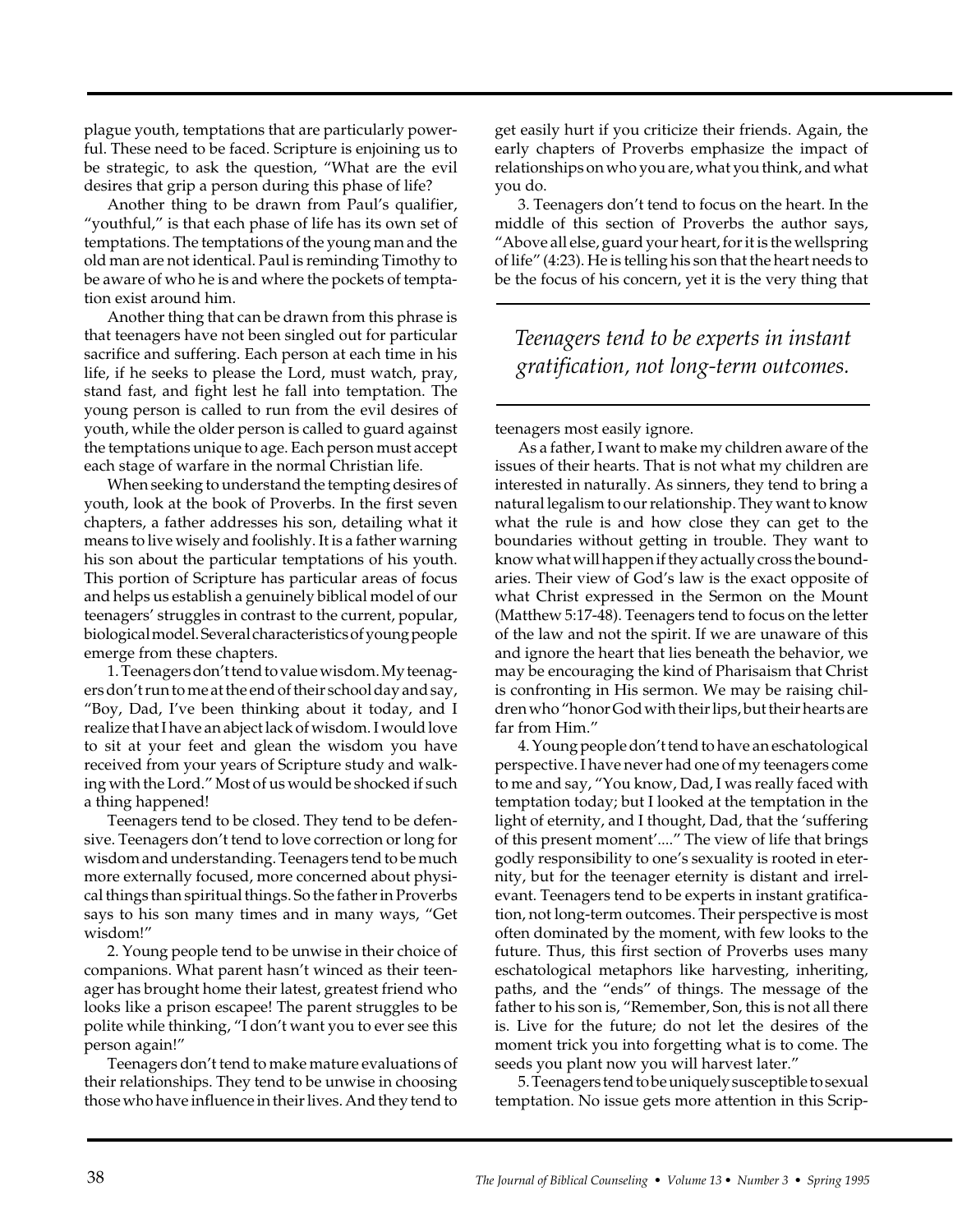ture portion than this one. There is warning after warning to guard against sexual sin. Proverbs 5 and 7 are entirely dedicated to this issue. Any parent knows that there is an explosion of awareness and interest in sexuality during the teen years. Suddenly our children realize that it is significant that there are two sexes. They see and feel things that they never have before. They have come alive to an important dimension of human life, yet often without the maturity to deal with it in a selfcontrolled and godly fashion.

To summarize, it is important when dealing with our teenagers about sexuality to remember who they are. We do not want to buy into the biological hopelessness of our culture. At the same time, we do not want to be naive about the real struggles of this time of life. The five characteristics noted above contextualize the teenager's struggle with sexuality for us. They remind us of what the teenager brings to moments of sexual temptation and personal sexual desire. They show us how the world tends to look from a young person's vantage point, giving us a sense of the issues we need to deal with as we seek to help them. Each characteristic shapes the way a teenager thinks and acts in this important area of life.

Honestly examining each of these characteristics should remind us not of how utterly different teenagers are but of how much they are like us. Each of us can relate to being blind to issues of the heart, to living for the moment, to rejecting wisdom and correction. In their purest form, these are issues of the fallen nature, not just issues of a particular phase of life. At that level we can humbly bring the hope of the gospel to our teenagers instead of the harsh judgment that comes when we forget who we are.

#### **A Biblical Model of Sexuality**

Three things are critical to a Christian model of sexuality.

## *Sex is a key way that a person expresses worship (Romans 1:18-27)*

Romans 1:21-27 portrays sex as a principal way in which a person reveals who or what is really ruling his life. Sexual sin is by its very nature idolatrous; that is, it is a place where we refuse to live for God's glory, where we exchange worship and service of the Creator for worship and service of the created thing. Sexual sin is driven by the sinful desires of the heart rather than a desire to live by God's principles for His pleasure. It is a place where a person exchanges the protection and freedom of God's truth for a host of self-serving lies.

It is significant that when Paul talks about the sinner's rejection of God's revelation and glory, the primary

fruits he discusses are inordinate sexual desire and sinful sexual behavior. Sex is presented in Scripture as a principal way a person expresses his submission to or rebellion against God. He submits his heart and body to God's higher agenda or uses heart and body to get what is pleasurable when and where he wishes.

Our teens need to see life as worship. They need to look at life from a covenantal perspective. They are either living actively in covenant with God, hoping in His promises, obeying His commands, relying on His grace, and desirous of His glory, or they are living in an idol covenant where some aspect of the creation has replaced the Creator, and they live for personal pleasure and the glory of self.

Sadly, few parents or youth leaders have conversations with teenagers on this level. Teens are not given a covenantal perspective on life that can provide them with a practical, diagnostic window on all that they do. In the absence of this critical perspective, Scripture is reduced to a fire escape for the future and a list of do's and don't's for the present. The Christian life is reduced to a Pharisaical "do this and please Jesus" religion.

## *Sex is a key way a person expresses his identity (1 Corinthians 6:12-20)*

In the final analysis, human beings live out one of only two identities: that I am ultimate and autonomous or that I am created and dependent on God. All human thought, motive, and behavior are expressions of one of these two identities. In matters of sexuality, the question becomes, Will I live out my identity as a creature of God (and for the believer, as a child of God) or will I live as my own god with no higher agenda than my own satisfaction? It is easy to see how this perspective is a natural corollary of the worship perspective previously discussed.

In 1 Corinthians 6 Paul roots his entire discussion of sexual immorality in the identity of the believer. It is as if he is saying, "If you are ever going to remain sexually pure, you must understand who you are as a child of God, and you must make choices that flow from that identity." There are four statements of identity in that passage which provide wonderful boundaries in which to live, not only in the area of sex but in every area of life. Another way of saying this is to say that one of our most powerful tools in dealing with teens about sex is to get them to look at sex and themselves from the vantage point of the gospel. Here is the Christian's fourfold identity:

1. *I am a servant of Christ.* "Everything is permissible for me, but I will not be mastered by anything." Christ has freed His children from bondage to the cravings of the sinful nature, not to self-directed liberty but to the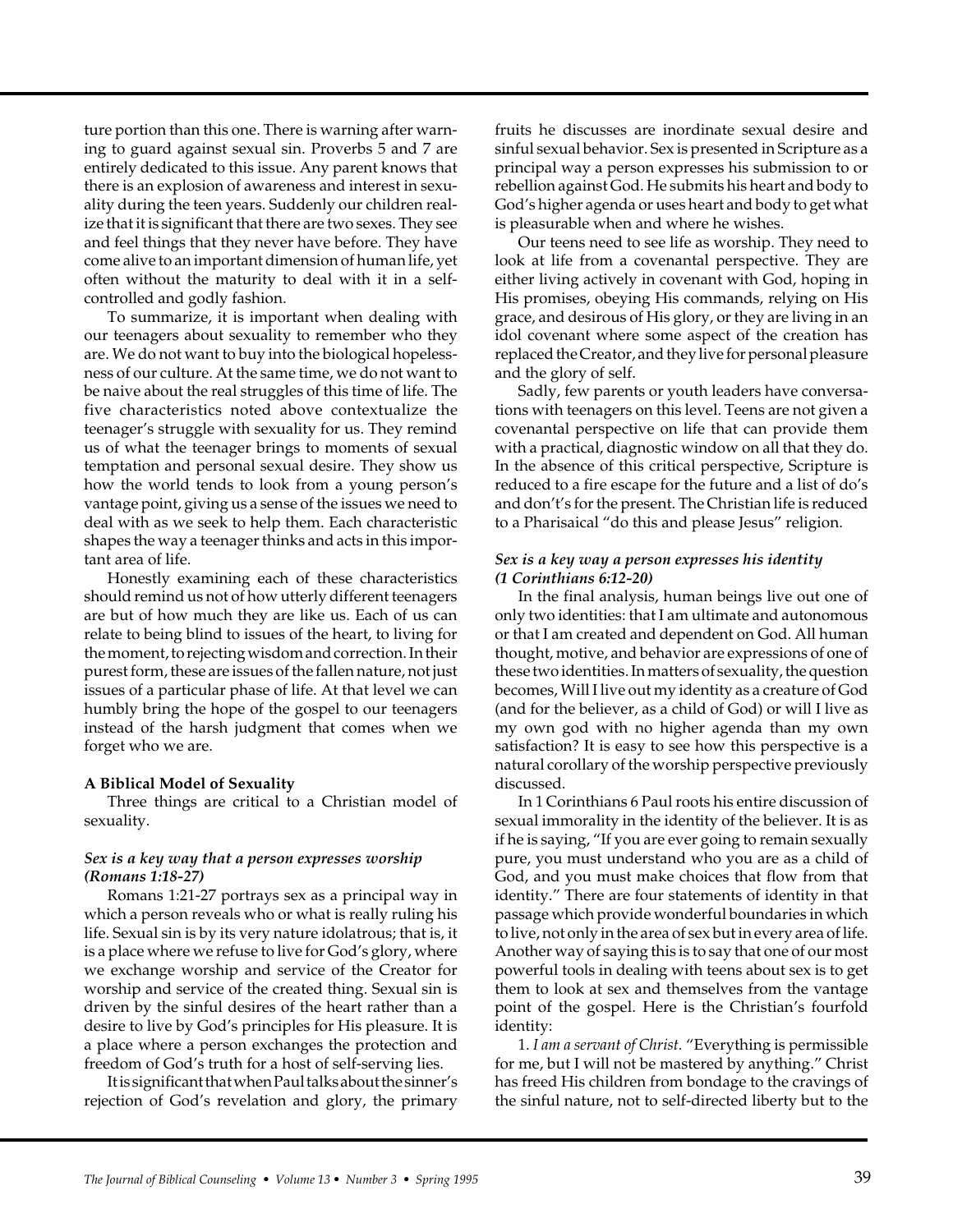wonderful freedom found only as they accept their slavery to Him. He is the Master who has freed His children from the tyranny of any other master (see Romans 6:1-14). We do not have to give the members of our body to be used as instruments of evil any longer but are free to give our bodies as instruments of righteousness. Our sexual lives will express either a joyful submission to Christ or an allegiance to another master.

2. *I am an eternal being.* "By His power God raised the Lord from the dead, and He will raise us also." The identity of the believer reminds him that this is not all there is; there is more to come. Neither the sufferings nor

*Our teens need to see life as worship.*

the pleasures of this present moment are worthy to be compared with the glory that is to come. A future hope changes the way a believer looks at the pressures, opportunities, and responsibilities of the moment. He lives patiently, not for the seen but the unseen, and conscious of the eternal value of every sacrifice he makes in the present. (See my article on Psalm 73, "Keeping Destiny in View," in the *Journal*'s Fall 1994 issue for a fuller discussion of this subject.)

3. *I am one with Christ.* "Do you know that your bodies are members of Christ Himself? He who unites himself with the Lord is one with Him in spirit." Believers are actually joined to Christ in an inseparable union. We must never think or act as if it is just ourselves alone. Everything we do must consider Christ, for our union with Him is eternal. Since our spirits are one with Him, our bodies belong to Christ as well. All of this is so that our lives would practically express the will of Christ. We must reject any thought, any fantasy, and any delusion of independence. We are one with Christ; to act any other way is to deny the gospel.

4. *I am the property of Christ.* "You are not your own; you were bought with a price. Therefore honor God with your body." Paul reports a significant redemptive fact that has implications for the present. God bought us on Calvary when He paid the price with the blood of His Son. We belong to Him. We do not belong to us! Whenever we act as if our lives belong to us and we can do what we want when we want, we deny our identity as the children of God. Peter says that we are "a people for God's own possession." If we are owned, our obligation and joy is to please our Owner.

These four aspects of our identity provide boundaries that promote sexual purity and expose sexual immorality. They speak with power to the realities of sexual struggle. A believer must not let himself be mastered by anything other than Christ, and we realize that sex can be a life-dominating master. We will not let ourselves live for just this moment, and we realize that sex creates a narrow focus on present pleasure with little awareness of the future. We will not allow ourselves to function in independence, and we realize that sex draws us to meditate on what we want and "need." We will not allow ourselves to function from a position of ownership, and we realize that sex is often about power, control, ownership, and entitlement.

We need to realize how a biblical sense of identity can function as a powerful tool against "youthful lusts." If our teens buy into the cultural definitions of identity, biblical morality and the worshipful sacrifices it demands cease to make any sense. However, few people working with teens address the problem at this level. Much of our work seems to be done out of context because it is not rooted in larger biblical themes and a comprehensive Christian world view. We must do more than keep our teens "out of trouble." We should settle for nothing less than their becoming "partakers of His divine nature" (2 Peter 1:4).

# *Sex is a key revealer of a person's heart (Ephesians 5:3-7)*

In the Sermon on the Mount, Christ declares sexuality to be an issue of the heart. It is not enough to say, "I have not physically committed adultery; therefore, I am pure." For Christ, lust breaks the command against committing adultery. There is another way of saying this: A person's behavior in the area of sex is a key revealer of what is ruling his heart. This is why a denial of God's revelation and a rebellion against His authority and glory result in all kinds of sexual sin. Paul states it very plainly in Ephesians 5. The sexually immoral person is an idolater. Sex always involves the thoughts, motives, desires, demands, expectations, treasures, or idols of the heart. When we deal with our young people in this area, it is not enough to "keep them out of trouble" if by that we mean keeping them from committing physical sin. We must help our teens uncover the heart sins that their physical sexual sin reveals.

# *Sex is a key revealer of my need of grace (Romans 7:7-25)*

Sex confronts me with my inability. As I examine myself in light of God's standard of absolute purity, I fall down with Paul and say, "I know that nothing good lives in me; that is, in my sinful nature" (7:18a). As a believer, I see God's holy standard. I recognize that it is good, yet my heart wanders to fantasy worlds where I rule with no higher agenda than the pleasure of self. It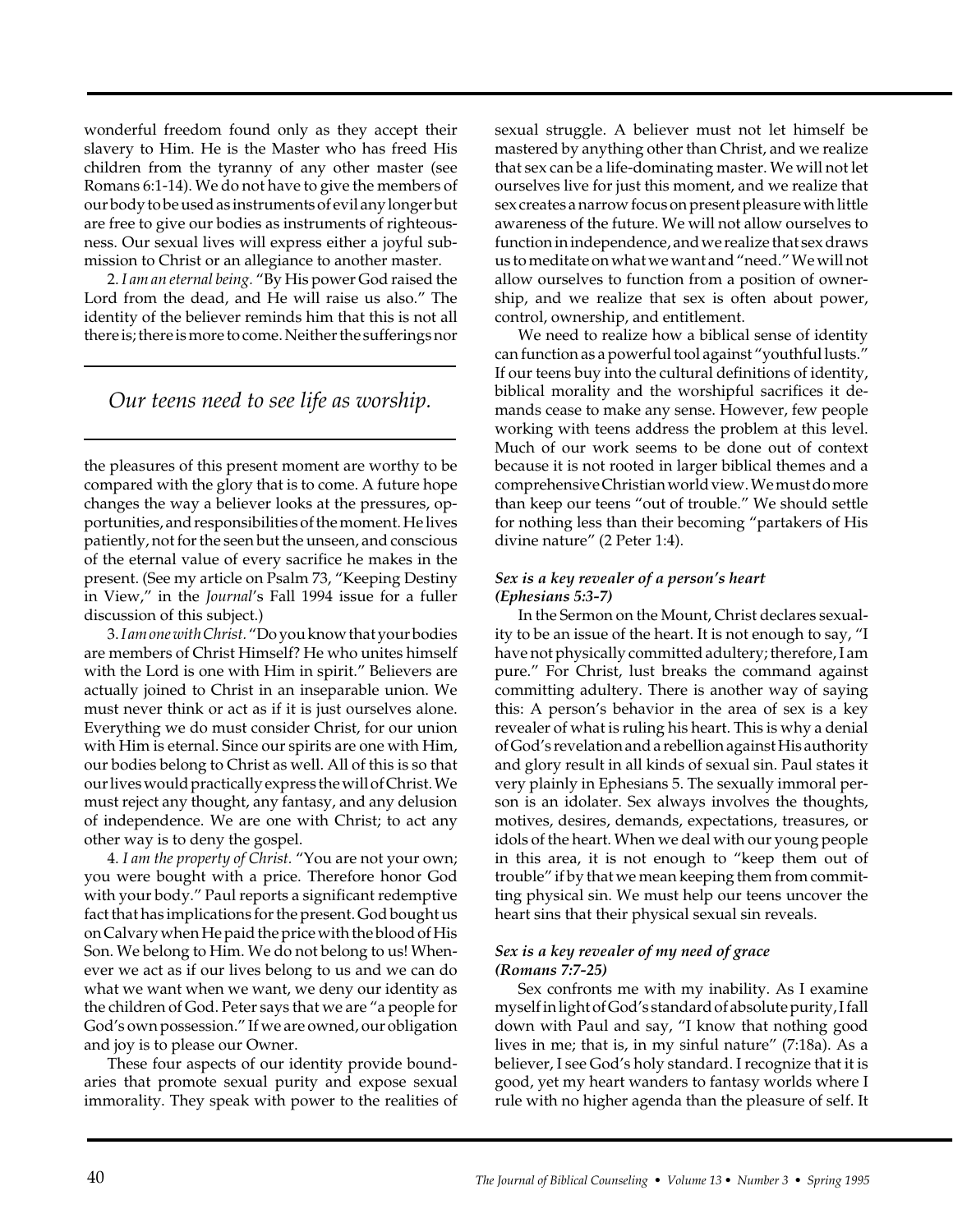is here that I am led to cry, "What a wretched man I am! Who will rescue me from this body of death? Thanks be to God—through Jesus Christ our Lord!" It is when I am confronted with my utter inability to meet the demands of God's standard that I am also confronted with the reality and majesty of His grace. "Where sin increased, grace increased all the more" (5:20). Sex reveals my need of grace. God's call to sexual purity is as impossible for me to achieve without His help as it would have been for me to save myself.

It is important to help our young people connect their sexual struggles to these larger gospel themes. Here their need of Christ is clearly demonstrated. Here they will not find victory alone. Here they can develop a new dependency on and love for Jesus Christ. Here the teenager can learn both to mourn his sin and revel in His grace. Here the lies of self-sufficiency and self-righteousness are exposed. Sexual struggles in our teens present us with an opportunity to bring the hope of the gospel to them in ways they have never before grasped.

#### **Establish Biblical Goals for Teens and Sex**

There has been a renewed interest in virginity both in and outside of the church. Christian and community groups are rallying teenagers to sign abstinence contracts, committing themselves to virginity until marriage. On the surface, I am supportive of such an agenda. I, too, want my children to abstain from sexual intercourse until marriage. But this agenda does not go far enough. Let me delineate two deficiencies and lay out another agenda from the Sermon on the Mount.

Where does the physical abstinence agenda fall short? First, it moves toward a less-than-biblical definition of moral purity. To be physically abstinent is not the same as being morally pure. Moral purity is a matter of the heart. If the heart is not pure, the body will not be kept pure for long. Our young people need to be confronted with God's agenda here: to recapture the hearts of His people to serve Him alone. He will settle for nothing less (Ezekiel 14:5). We cannot allow our teens to relax because they have kept the letter of the law while breaking the spirit. We cannot let them be content with the righteousness of the scribes and Pharisees (Matthew 5:17-20).

Another problem is that the physical abstinence agenda tends to skew an evaluation of our teenagers' relationships with the opposite sex. Are we really prepared to say that because a teen is physically abstinent the relationship is good? Is a physically abstinent relationship automatically a God-honoring relationship? A person could have a constellation of idolatrous goals for a relationship and yet be physically abstinent. We want our teens to do a much more thorough biblical examination of their relationships. We don't want them to be comfortable with self-centered, manipulative, and selfaggrandizing relationships simply because they have abstained from sexual intercourse.

Let me demonstrate the paucity of the abstinence goal. If you set abstinence as the standard for any other relationship, it makes no sense at all. For example, just because I don't have sexual relations with my children, you would not conclude that my relationship with them

# *To be physically abstinent is not the same as being morally pure.*

is all that God has designed it to be. In fact, the physical abstinence issue is so obvious that it is not even one of the primary standards used to evaluate the health of parent-child relationships. I suggest that the same should be true in this case. Abstinence should be, at most, a starting point from which we move to assess our teens' relationships in the light of Scripture (See Colossians 2:20-23 versus cultural emphasis on virginity.)

Positively, what we are dealing with here are boundary issues. In sexual matters, where do we set the boundaries for our children? Christ gives us the needed direction in Matthew 5:27-30. Here He contrasts the original intent of the law with its interpretation by the scribes and Pharisees. Christ charges that the teachers of the law put the boundaries in the wrong place. They erected the boundaries of sexual purity at the edge of behavior. In so doing they misunderstood the law's intent. Christ placed the boundaries squarely within the heart. This was the original intent of the law. If a person does not set them there, he will not be successful in maintaining the physical, behavioral boundaries.

We must place the boundaries where Christ does. Keeping within the physical boundaries is not a high enough goal. We must set the goal of living within the heart boundaries and not settle for culturally popular, humanly doable goals that encourage self-righteousness without solving the problem. We must in faith and courage uphold God's standards and watch His Spirit recapture the hearts of our children.

# **A Three-fold Plan for Helping Teens**

# *Prevention: Responsibly Educating our Teens*

It is important to place sexuality in the context of a larger Christian world and life view. These perspectives lend sense and order to the practical sexual agenda to which you will call teenagers. Without them the responsibilities and sacrifices of godly sexuality will seem hard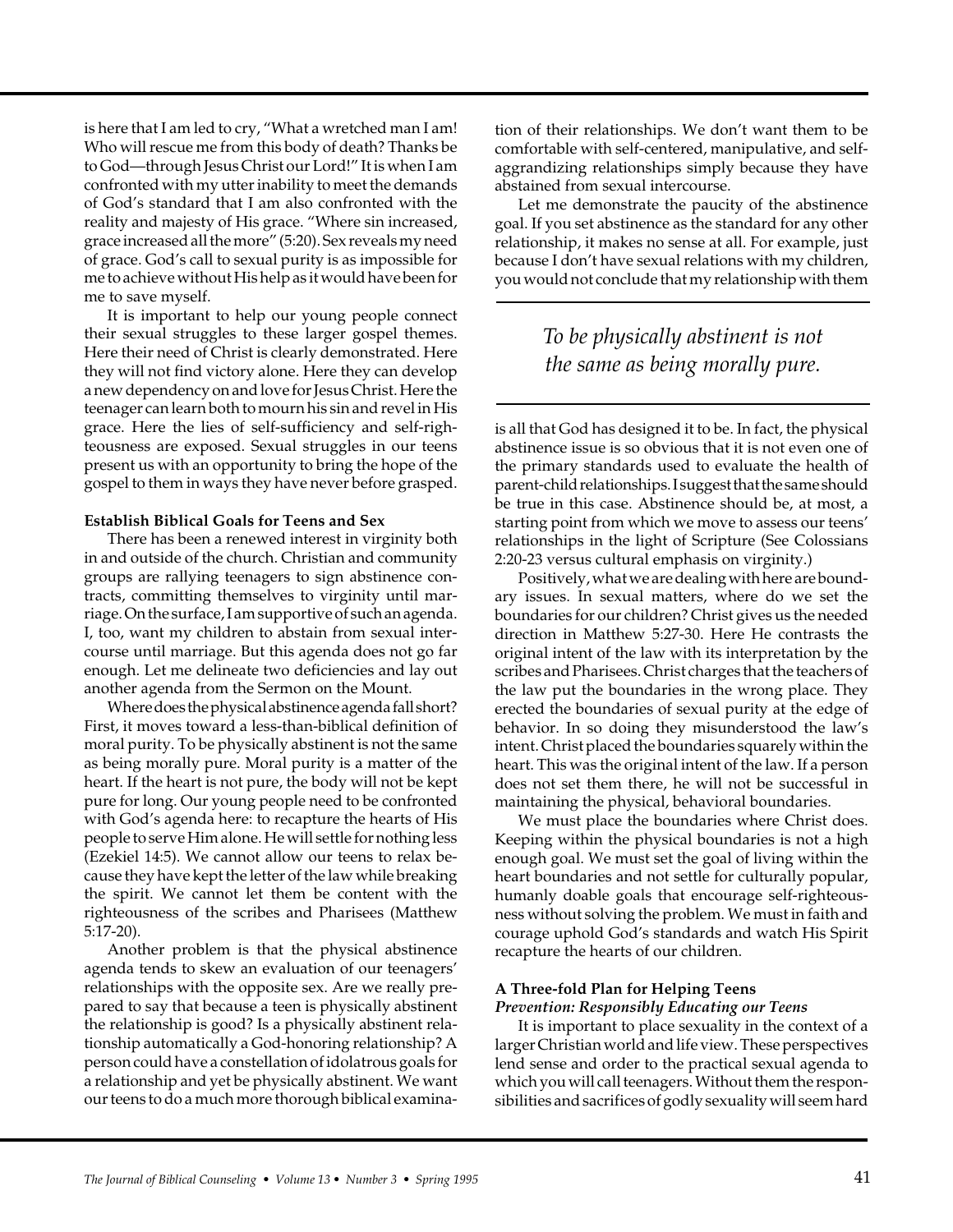and unnecessary. Some perspectives that I would include in talking with teenagers are:

1. An emphasis on God as Creator and the importance of understanding His original purpose for all things (Psalm 24).

2. That people are the creatures of God and, therefore, responsible to Him for all we are and do. The goal of life is to live for His pleasure and glory (Genesis 1, Colossians 3:17).

3. That people are unified beings. This means that sin is at once spiritual and physical; at once a matter of the heart and behavior (Romans 8:1-17).

4. That life is worship. All that I do expresses worship to God or something else. The deepest questions of human life are not questions of my pain or pleasure but questions of worship. What I worship sets the agenda for how I deal with all the situations and relationships of life (Romans 1:18-32).

5. That God's way, no matter how hard, is always best. As the Psalmist says, all the ways of the Lord are right and true, while the way that seems right to man leads to death. I will not always understand how God's way is best. That is why I need a heart of humble submission to His commands and humble belief in His promises (Psalm 19:7-11).

6. Because the goal of life is to live in conformity to the will of God and to live to His glory, there is always a higher agenda in every situation and relationship than momentary personal pleasure. (Titus 2:9,10 uses the example of work, and 1 Corinthians 6:18-20 uses the example of one's sexual life.)

7. That Jesus Christ came not only to protect us from external evil but to free us from slavery to the desires of our own sinful nature so that we may live under the control of the Spirit (Ephesians 2:1-5, 2 Peter 1:4).

There are practical implications from these perspectives for teen sexuality, including the following:

1. God does not single out teenagers for sacrifice and suffering. Rather, He calls them to experience the joys and blessings found by serving Him in the everyday relationships and situations of life.

2. Since God, as Creator, formed our bodies and created sexuality, we will never properly experience this aspect of our life until we understand His plan and purpose.

3. God's plan is that we would, within His revealed boundaries, enjoy this area without ambivalence or shame.

4. We are unified beings, so our sexuality is never isolated from the other parts of us. Sex can never be defined as a physical act alone; it is always a matter of the heart. It is not enough to ask whether a couple or individual has had sex yet. We should also be asking

about the desires, motives, thoughts, and treasures of the heart that shape the way this person approaches a relationship.

5. We must always examine the thoughts and motives of our hearts in the area of sex: "Have I accepted the sexual lies and the idols of the culture around me?"

6. A person's approach to sexuality must always be shaped by the Two Great Commands. That is, all that we do in this area must be an expression of love for God first

# *This side of Heaven, temptation will always be an issue.*

and love for our neighbor as ourselves.

*Restoration: Counseling Teens who have Misused Sex* For teens who have fallen into sexual sin, I suggest this step-by-step counseling plan.

1. Establish a commitment to honesty and accountability. The entire counseling process will fall apart without such a commitment from the teen.

2. Do not be embarrassed to do careful and specific data gathering. Make sure you know what you are dealing with; do not allow yourself to make unwarranted assumptions.

3. Always move toward issues of the heart. Don't focus only on the shocking issues of behavior and their life-altering consequences. Deal with root issues as well.

4. Identify the voices in the teen's life. Who is influencing this teenager? What are they saying? How much has this teenager embraced their perspectives?

5. Call the teenager to biblical repentance (Joel 2:12ff) that includes the "rending of the garments and the rending of the heart." Where has the truth of God been exchanged for a lie? Where has worship and service of the Creator been exchanged for worship and service of the created thing? Lead the teenager through the following steps of repentance:

*Consideration*: A willingness to look at my sexual life in the light of Scripture.

*Confession*: Claiming responsibility for my sexual sin before God and resting in His forgiveness.

*Commitment*: A determination, in the strength God gives, to live a new life in the area of sex.

*Change*: An examination of my life that identifies changes that will conform my sexual life to God's will, and that makes plans to bring about those changes.

6. Identify places where ongoing temptation will occur and develop plans to deal with that temptation.

7. Teach the teenager biblical friendship. Explain